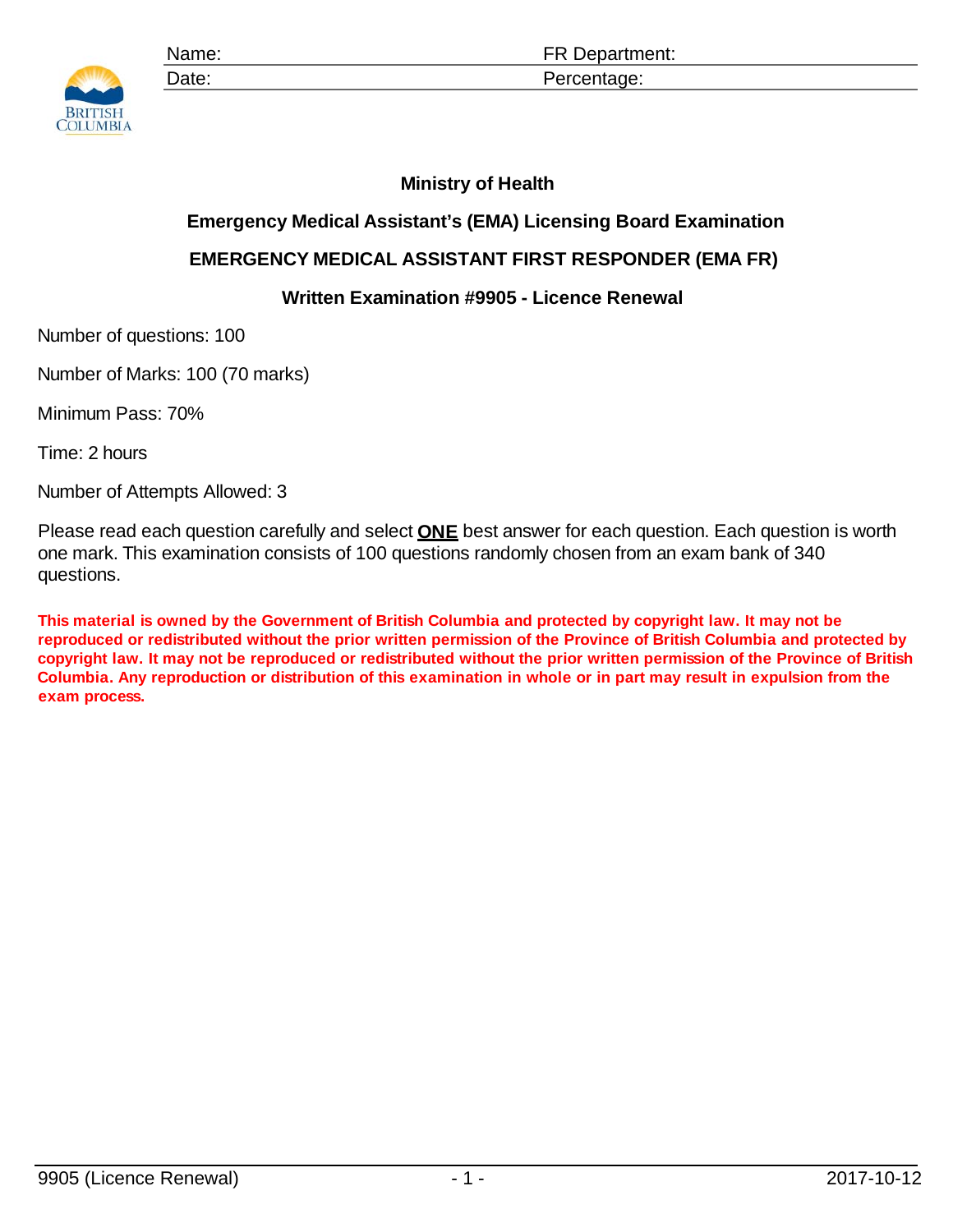- 1. "When tissues do not get enough oxygen and nutrients to carry out their function", describes which one of the following medical conditions?
	- $\overline{A}$  Diabetes  $\overline{B}$  Shock  $\widehat{C}$  Heat stroke  $\widehat{D}$  Carbon monoxide poisoning
- 2. How long should we take to determine the presence of a pulse and respirations in a hypothermic patient?

| А | 5 seconds                                                                          | B | 10 seconds                                                                 |
|---|------------------------------------------------------------------------------------|---|----------------------------------------------------------------------------|
|   | 20 seconds                                                                         |   | 30 seconds                                                                 |
|   | 3. Which of the following is a sign or symptom of a flail chest?                   |   |                                                                            |
|   | A sucking sound is heard on inspiration                                            | B | Coughing up blood                                                          |
|   | Very shallow respirations                                                          |   | Decreased pain on inspiration                                              |
|   | 4. The power and authority of the BC Emergency Health Services can be found in:    |   |                                                                            |
|   | the Emergency Health Services Act                                                  | B | the Emergency Medical Assistant<br>Regulation                              |
|   | the Good Samaritan Act                                                             |   |                                                                            |
|   | 5. Which of the following is a unique characteristic of a newborn infant?          |   |                                                                            |
|   | Their chest muscles are not fully<br>developed so they appear to "belly<br>breath" | B | They may be scared of the EMA-FR                                           |
|   | They breath at the same rate as an adult                                           | D | Even though they cannot talk they fully<br>understand what you say to them |
|   | 6. The "Mechanism of Injury" is the part of the:                                   |   |                                                                            |
|   | scene assessment                                                                   | B | <b>DABC</b>                                                                |
|   | vital signs                                                                        | D | primary survey                                                             |
|   | 7. It important to prop up the right hip of a pregnant woman to:                   |   |                                                                            |
|   | Assist in delivery of the newborn                                                  | B | Place the pregnant women in a position<br>of comfort                       |
|   | Relieve pressure off the Inferior Vena<br>Cava                                     | D | Prevent hypertension syndrome                                              |
|   |                                                                                    |   |                                                                            |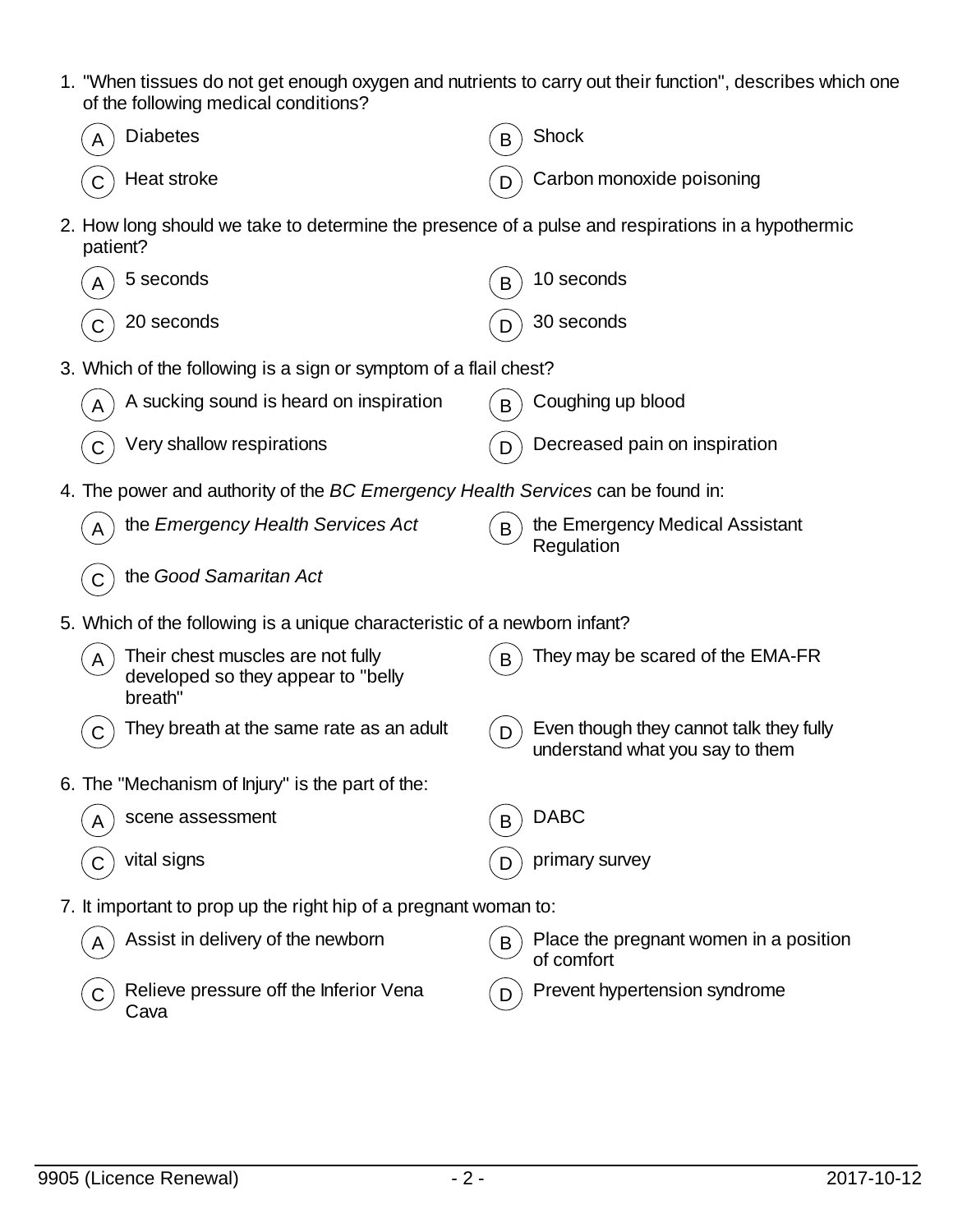- 8. One requirement to obtain licensure through the Emergency Medical Assistants Licensing Board is that a person be of good character.
	- **True**  $B$  False
- 9. If a hypoglycemic patient is unresponsive due to hypoglycemia, this is because the patient's brain lacks sugar?
	- **True False**
- 10. If bleeding is found during the primary survey, the EMA-FR should:

| make sure the primary survey is<br>completed before intervening                               | control bleeding and wait for help         |
|-----------------------------------------------------------------------------------------------|--------------------------------------------|
| $\overline{A}$                                                                                | B                                          |
| only control bleeding during the primary<br>survey if it is life-threatening                  | stop, control bleeding, then continue with |
| $\mathbf C$                                                                                   | primary survey                             |
| 11. Which of the following statutes creates the Emergency Medical Assistants Licensing Board? |                                            |
| <b>Emergency Medical Assistants Act</b>                                                       | <b>Emergency Health Services Act</b>       |
| $\overline{A}$                                                                                | B                                          |
| <b>Health Professions Act</b>                                                                 | Good Samaritan Act                         |

- 12. During your primary survey you discover the patient is suffering from superficial thermal burns to both shoulders, your next priority is to:
	- $(A)$  cover the burn with a clean, dry, sterile dressing

cool the burn

- obtain respiration and pulse rate
- 13. If an EMA decides to appoint a representative during the complaint process, which of the following is the representative **not permitted** to do:



Speak on the EMA's behalf  $(B)$  Participate in the complaint investigation by the investigation committee

- 14. The purpose of the emergency medical assistant (EMA) Code of Ethics is to:
	- provide general principles of ethical conduct to guide emergency medical assistants in meeting their duties to the public and to the profession
	- $\mathcal{L}_{\mathbf{C}}$  provide information to the public on how emergency medical assistants (EMA's) are to behave professionally
- $\mathbf{B}$ ) provide registrants with critical decisionmaking skills around patient care
- $\mathcal{L}_{\mathbf{D}}$  communicate to the employer the appropriate code of conduct for emergency medical assistants (EMA's)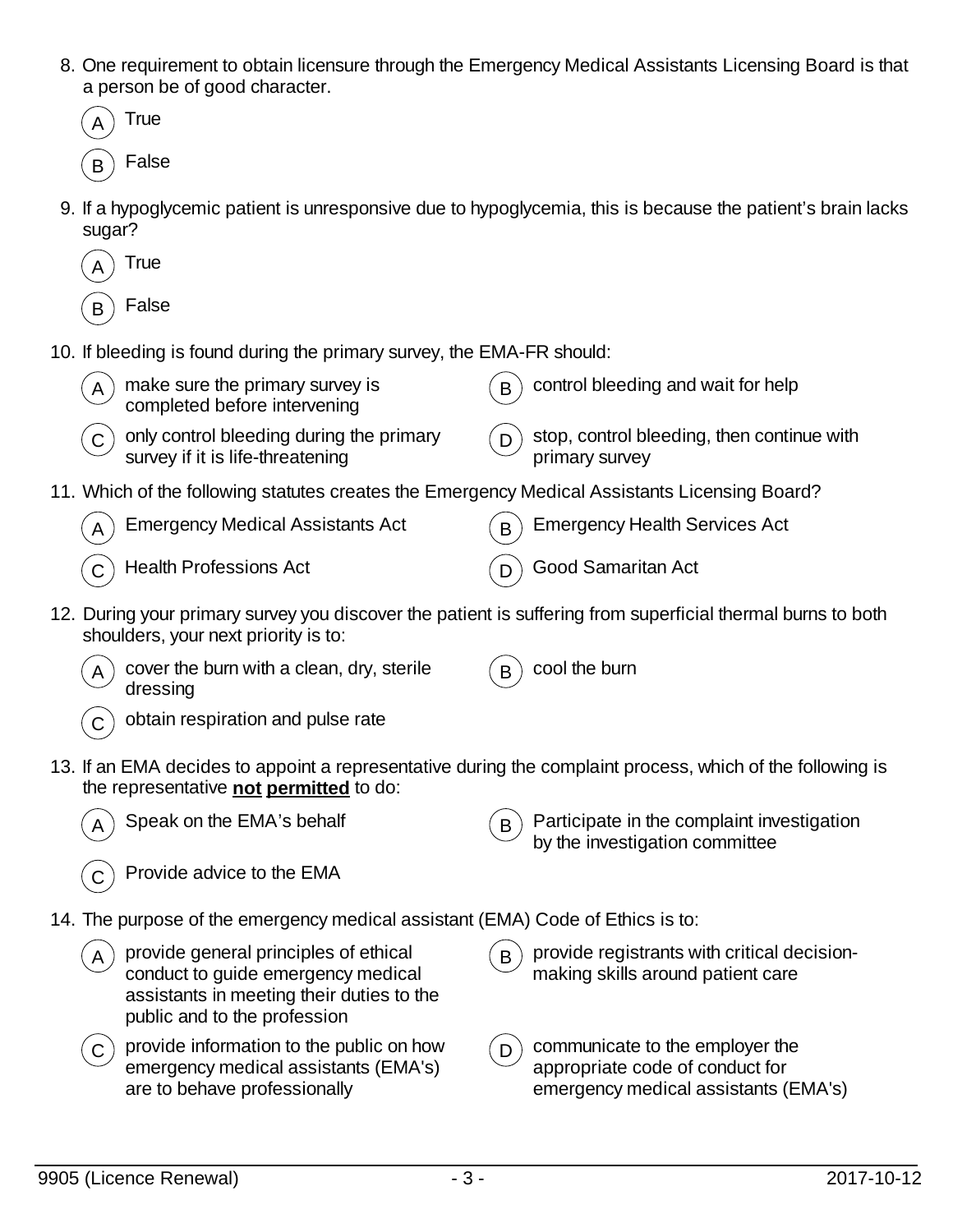- 15. Which of the following is **not** a responsibility of the *Emergency Medical Assistants Licensing Board*?
	- examine, register, and license emergency medical assistants
	- train personnel to provide emergency health services

 $B$  investigate complaints

 $(D)$  set terms and conditions for an emergency medical assistant's licence

- 16. After which of the following actions do you determine your patient's LOC is at Unresponsive?
	- $(A)$  you call the patients name and ask if they can hear you, but they do not respond
	- $\tilde{C}$  you check the patients pupils for reaction to light, and they do not react
- $\mathbf{B}$  you tightly pinch the patients trapezius muscle, and they do not respond
- 17. You find a patient unresponsive in a dumpster during a snowstorm. S/he has flaccid muscles, and blue skin. Respirations are slow and shallow and there is a very slow carotid pulse. Which one of the following is the most appropriate treatment?



- $(C)$  ventilate with bag valve mask and consider CPR
- re-warm the patient using hot packs  $\mathsf{B}$  rub the arms and legs to promote circulation
	- cover the patient with blankets
- 18. The Services or "Scope of Practice" dictates and defines your actions and is different for each licence category.
	- **True False**
- 19. You arrive at the local community centre, where an unconscious child has fallen off the swings. The child's parents are not at the community centre. You begin care for this child according to which of the following:
	- implied consent  $(R)$  advance directives expressed consent  $(D)$  duty to act
- 20. Which of the following is **not** a component of the scene assessment?

| General impression of the patient<br>A                                            | B | Location of all patients                                                                  |
|-----------------------------------------------------------------------------------|---|-------------------------------------------------------------------------------------------|
| Mechanism of injury/nature of illness<br>analysis                                 |   | Scene safety                                                                              |
| 21. A hand-off report should include:                                             |   |                                                                                           |
| Patient age and gender, chief complaint,<br>SAMPLE, interventions<br>$\mathsf{A}$ | B | Level of consciousness, patient age and<br>gender, chief complaint, insurance<br>provider |
| Secondary assessment findings, patient<br>name, circulation status, SAMPLE        | D | Patient responses, airway status,<br>treatments, estimated time of arrival                |
|                                                                                   |   |                                                                                           |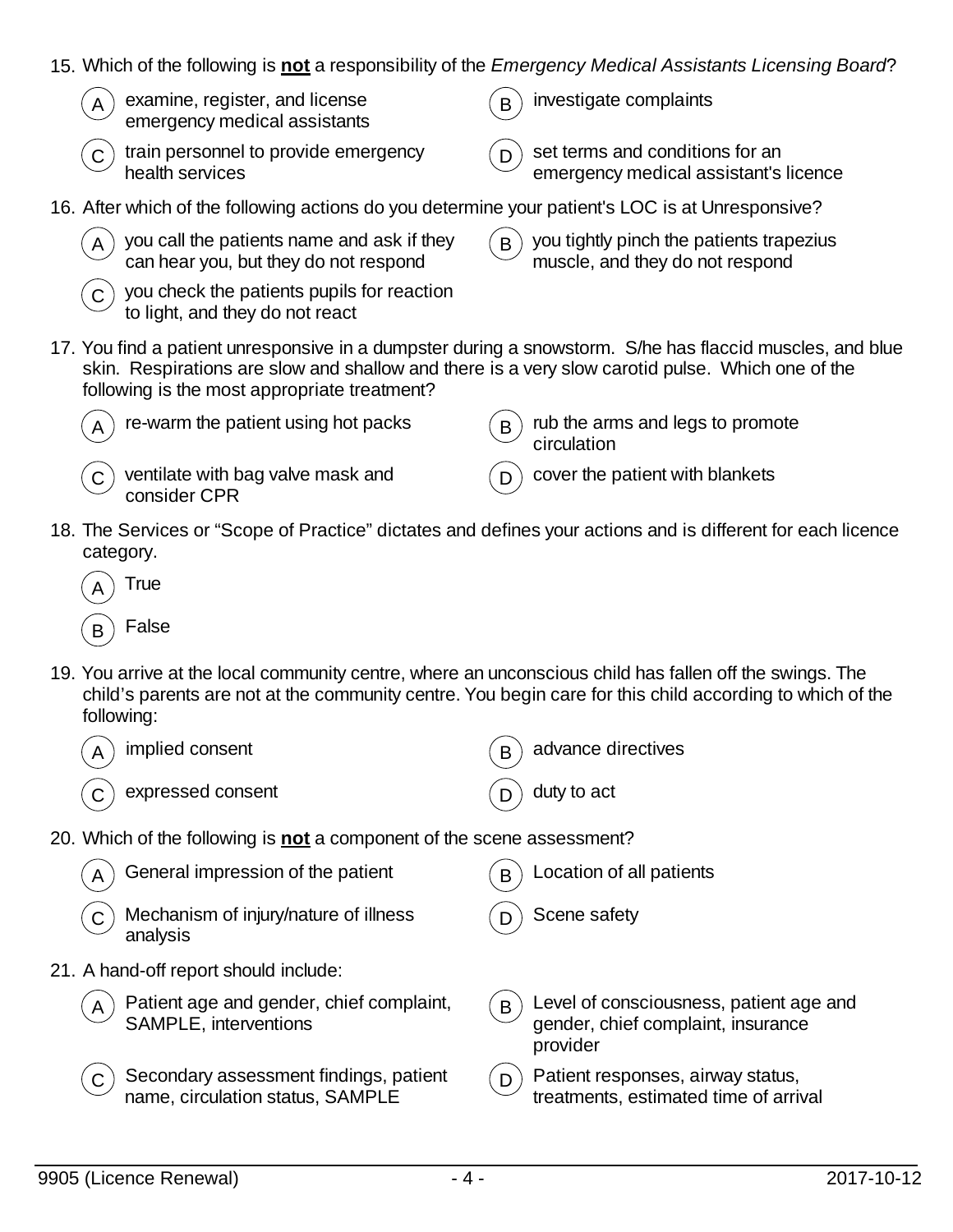| 22. A bee has stung your patient. The patient presents with a hoarse voice, itching of the skin and facial<br>swelling. You should immediately be prepared for ____ | difficulties.                                                                                                |
|---------------------------------------------------------------------------------------------------------------------------------------------------------------------|--------------------------------------------------------------------------------------------------------------|
| <b>Bleeding</b>                                                                                                                                                     | <b>Infectious</b><br>B                                                                                       |
| Respiratory                                                                                                                                                         | Cardiac                                                                                                      |
| 23. Splinting requires that you immobilize two joints above and one joint below the fracture.                                                                       |                                                                                                              |
| True                                                                                                                                                                |                                                                                                              |
| False<br>B                                                                                                                                                          |                                                                                                              |
| 24. During the Breathing check in the Primary Survey, the EMA-FR should:                                                                                            |                                                                                                              |
| count the number of respirations to<br>decide if they are adequate                                                                                                  | intervene only if respirations are absent                                                                    |
| intervene if respirations are inadequate,<br>then continue with the primary survey                                                                                  | not intervene until the primary survey is<br>D<br>completed                                                  |
| them up using the same towel.                                                                                                                                       | 25. Following delivery, it is important to prevent hypothermia by immediately drying the infant and wrapping |
| True                                                                                                                                                                |                                                                                                              |
| False                                                                                                                                                               |                                                                                                              |
| 26. With a severe uncontrolled bleed, if direct pressure does not work, apply a tourniquet.                                                                         |                                                                                                              |
| True                                                                                                                                                                |                                                                                                              |
| False<br>B                                                                                                                                                          |                                                                                                              |
| 27. You would describe an adult as having rapid breathing if they are breathing                                                                                     |                                                                                                              |
| 15-20 breaths per minute with a rapid<br>A<br>radial pulse                                                                                                          | more than 20 breaths per minute not<br>B<br>brought on by exercise or exertion                               |
| 30 breaths per minute brought on by<br>exercise or exertion                                                                                                         | 12 to 20 breaths per minute without a<br>D.<br>radial pulse                                                  |
| 28. Gunshot and stab wound legislation is not intended to capture stab wounds that have been:                                                                       |                                                                                                              |
| self-inflicted or are accidental                                                                                                                                    | assessed, treated and released at the<br>B<br>scene                                                          |
| determined to be non-life threatening                                                                                                                               | assessed and released before transport                                                                       |
| 29. The hand is __________ to the elbow.                                                                                                                            |                                                                                                              |
| Proximal                                                                                                                                                            | <b>Distal</b><br>B                                                                                           |
| Medial                                                                                                                                                              | Lateral<br>D                                                                                                 |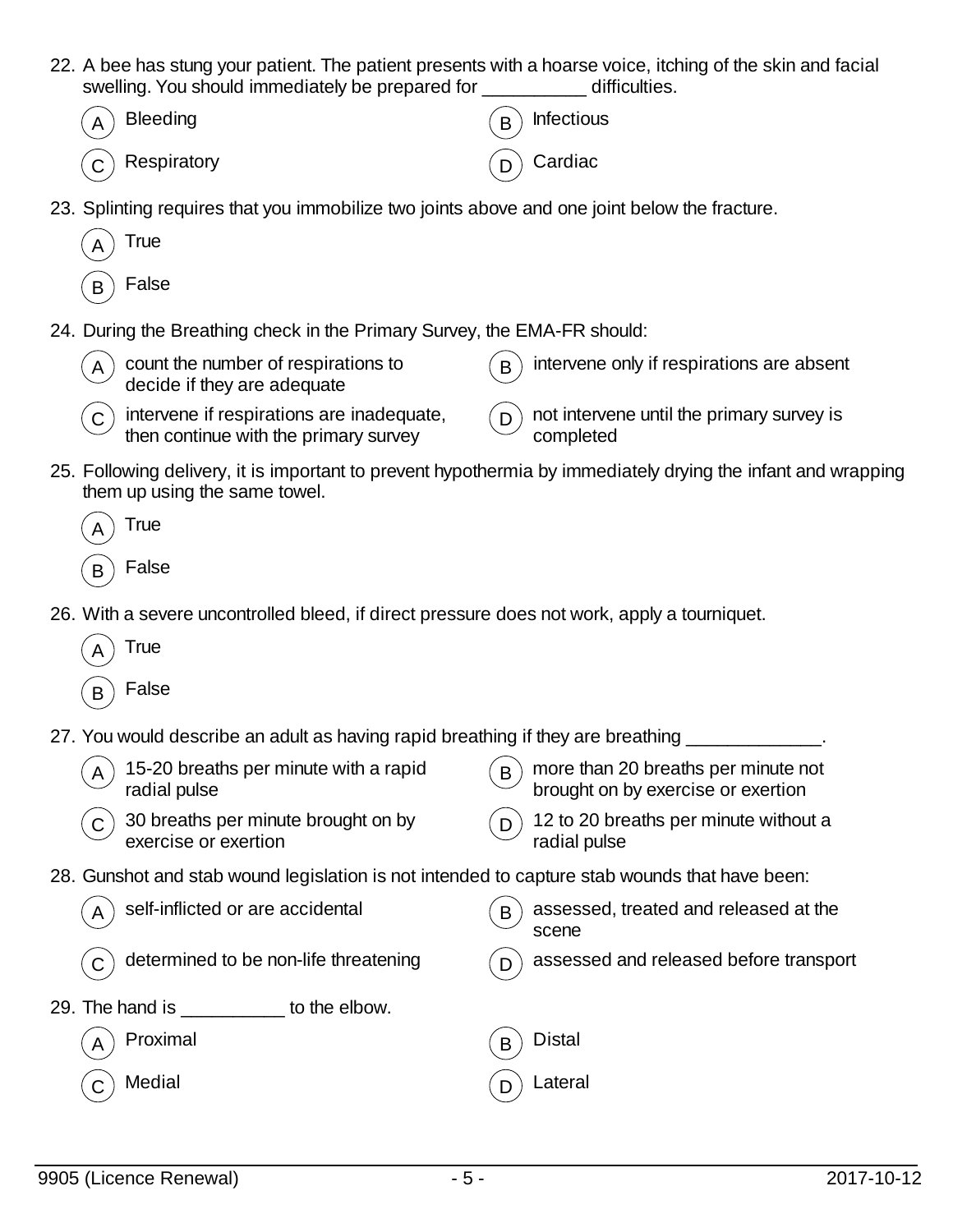|  | 30. Following a "No Shock Advised" message, the First Responder's next action would be to: |  |  |
|--|--------------------------------------------------------------------------------------------|--|--|
|  |                                                                                            |  |  |

| $\mathcal{A}$ Immediately start chest compressions | $\binom{1}{B}$ Check for respirations |
|----------------------------------------------------|---------------------------------------|
| $\widehat{C}$ Press analyze                        | $(n)$ Ventilate the patient twice     |

31. You have arrived at the scene of a vehicle collision where there are downed electrical wires. You should:

| check to see if the wires are energized<br>and, if not, move them             | assume the wires are energized and<br>move everyone back from the area |
|-------------------------------------------------------------------------------|------------------------------------------------------------------------|
| $\overline{A}$                                                                | B                                                                      |
| use a non-conductive object to move the<br>wires so you can reach the patient | tell the patient to try to remove herself                              |
| $\mathsf C$                                                                   | from the scene                                                         |
| 32. The purpose of the pre-hospital care report is to:                        |                                                                        |
| Document the care you provided<br>$\overline{A}$                              | Transfer patient information from one<br>B<br>person to another        |

- Provide legal documentation  $(D)$  All of the answers
- Improve your EMS system
- 33. Non-breathing patients should be ventilated with a bag valve mask:

| $\widehat{A}$ while prone                 | $\mathcal{L}_{\mathbf{B}}$ while supine |
|-------------------------------------------|-----------------------------------------|
| $\widehat{\mathsf{C}}$ while semi-sitting | $\binom{n}{b}$ while in position found  |

- 34. The register and rules must be open to inspection at the office of the Emergency Medical Assistants Licensing Board by any person at any time.
	- **True**
	- $B$  False
- 35. If EMAs are preparing to assist with the delivery of a baby, what preparations should they make?
- $(A)$  Place clean sheets, blankets, or towels under the mother's buttocks and over her abdomen  $\mathbf{B}$  Have someone bring a large pot of water to a boil on the stove  $(C)$  Get a sterile obstetric kit ready to use during the delivery  $(D)$  Have the mother lie flat on her back with her legs extended 36. In which situation would you remove an impaled object from a wound?  $_A$ ) When an object impaled in a patient's cheek obstructs breathing  $\mathbf{B}$  All of the answers  $(C)$  When the object is impaled in the lower  $\mathcal{L}_{\mathsf{D}}$  When direct pressure around an object in
	- leg, making it impossible to apply a rigid splint to a fractured tibia
- the forearm fails to stop the bleeding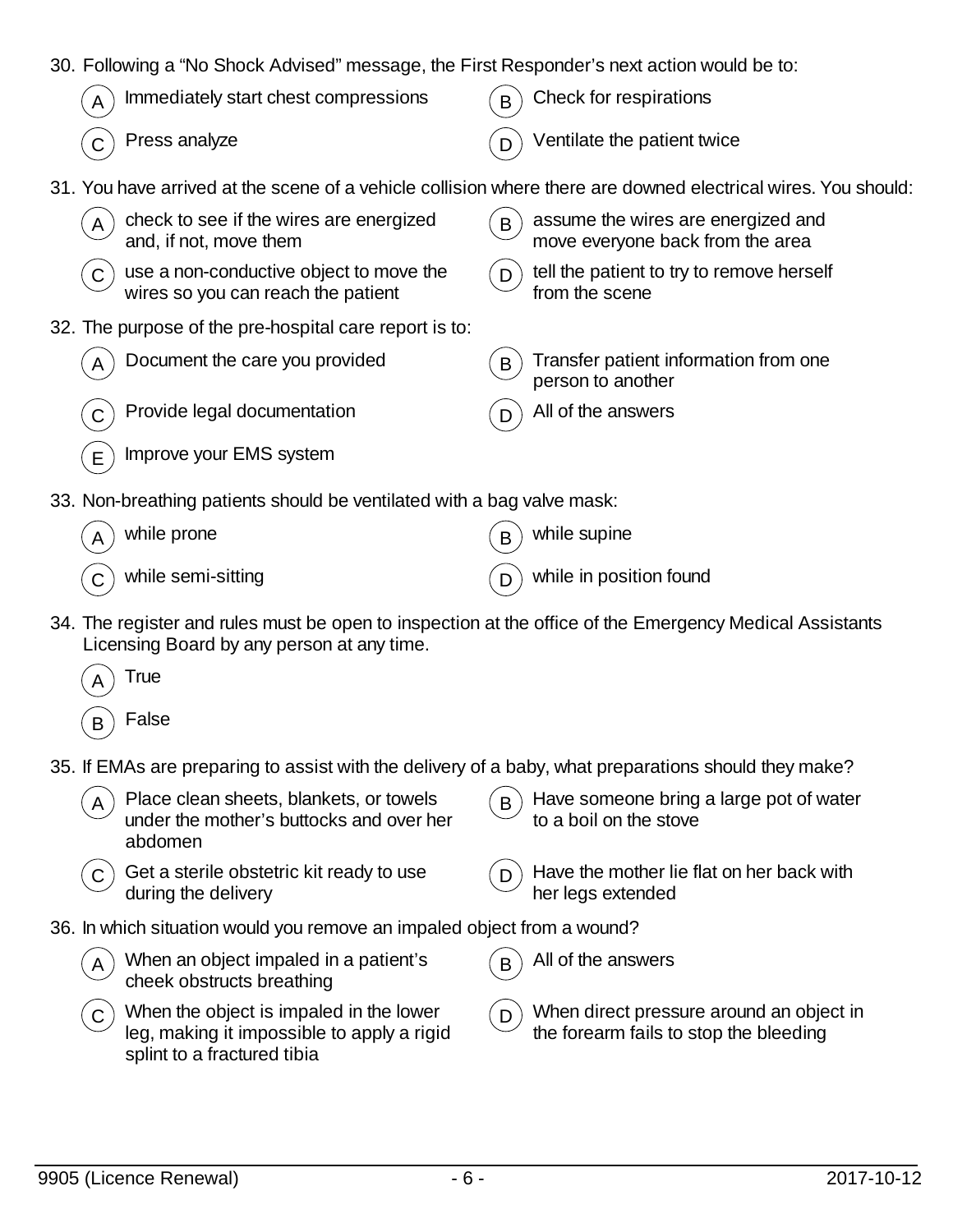|              | 37. Which of the following can help a woman cope with the pain and discomfort of labour?                                                               |   |                                                                                                            |
|--------------|--------------------------------------------------------------------------------------------------------------------------------------------------------|---|------------------------------------------------------------------------------------------------------------|
|              | Assuming a knee-chest position                                                                                                                         | B | Breathing in and out in a shallow<br>"panting" pattern                                                     |
| $\mathsf{C}$ | Alternately tensing and relaxing all the<br>muscles in her body                                                                                        | D | Focusing on an object in the room while<br>regulating her breathing                                        |
|              | 38. To avoid appearing threatening, when possible you should get down to the patients level?                                                           |   |                                                                                                            |
|              | <b>True</b>                                                                                                                                            |   |                                                                                                            |
| B            | False                                                                                                                                                  |   |                                                                                                            |
|              | 39. What information is required to be reported to police in the event of a gunshot wound or stabbing?                                                 |   |                                                                                                            |
|              | all of the answers                                                                                                                                     | B | the fact that the person is being treated,<br>or has been treated                                          |
| $\mathsf{C}$ | the name and location of the health care<br>facility or where the emergency medical<br>assistant treated the individual                                | D | the injured person's name, if known                                                                        |
|              | 40. The danger of pulling on the umbilical cord is that:                                                                                               |   |                                                                                                            |
| A            | If there is a knot in the umbilical cord, it<br>will tighten                                                                                           | B | The newborn can get tangled                                                                                |
|              | Deadly bleeding can occur                                                                                                                              | D | There is no danger of pulling on the<br>umbilical cord                                                     |
|              | 41. The only contraindication for assisting ventilations of an infant or child is complete airway obstruction.                                         |   |                                                                                                            |
|              | True                                                                                                                                                   |   |                                                                                                            |
| B            | False                                                                                                                                                  |   |                                                                                                            |
|              | 42. Once the power is turned on and the device is attached to a patient, a/an _<br>requires the operator to push a button to analyze and defibrillate. |   | defibrillator                                                                                              |
|              | Manual                                                                                                                                                 |   | <b>Biphasic</b>                                                                                            |
|              | Semi-automated                                                                                                                                         |   | Automated                                                                                                  |
| out?         |                                                                                                                                                        |   | 43. Which airway structure moves up and down allowing air travel to the lungs while keeping food and water |
|              | epiglottis                                                                                                                                             | B | trachea                                                                                                    |
|              | esophagus                                                                                                                                              |   | larynx                                                                                                     |
|              | 44. What AED pads would you use on a patient that is 9 years of age?                                                                                   |   |                                                                                                            |
|              | Child pads                                                                                                                                             | B | Adult pads                                                                                                 |
|              |                                                                                                                                                        |   |                                                                                                            |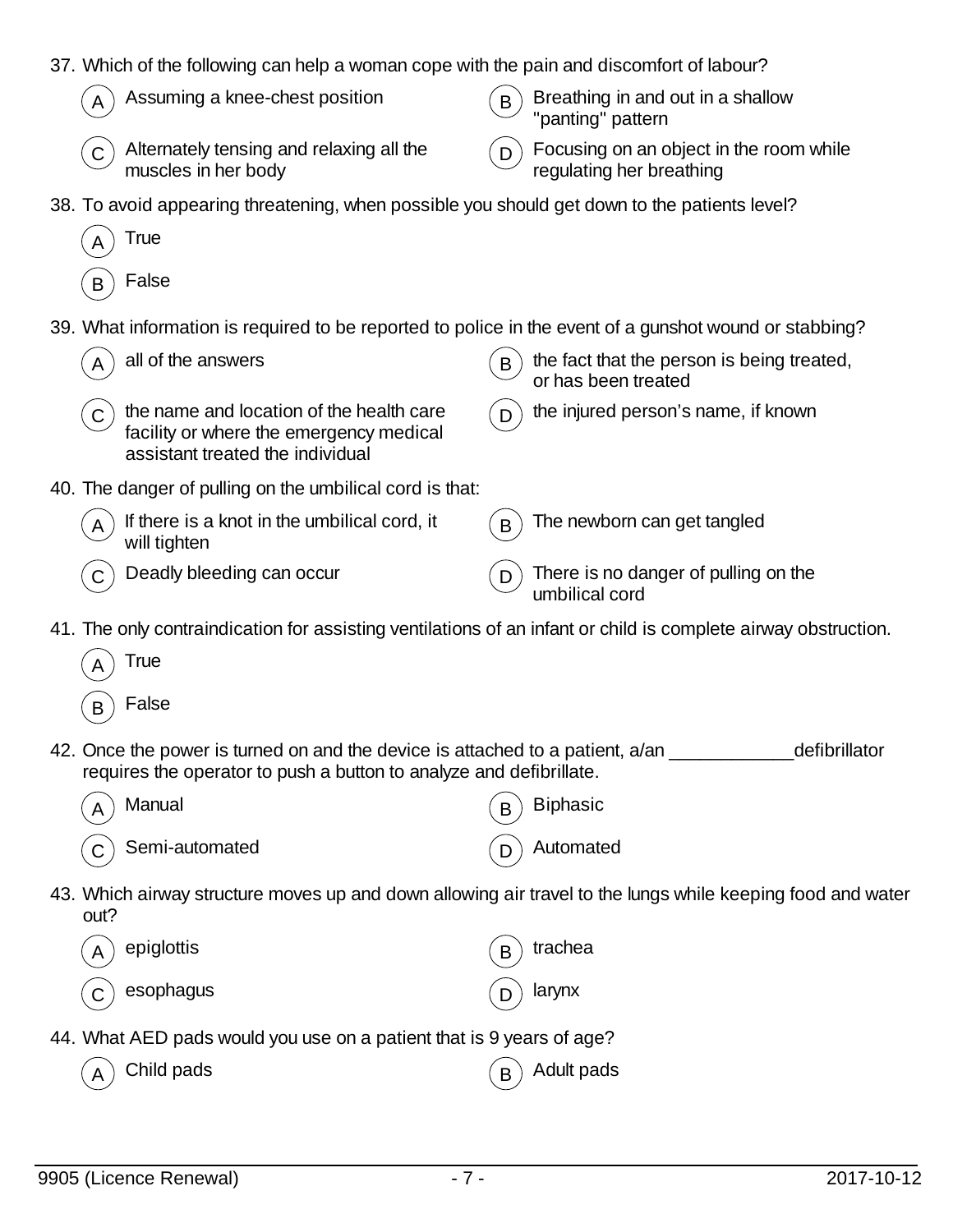45. You are ventilating a patient using the BVM when he vomits. You should:

| attempt to ventilate using a bag valve<br>A<br>mask and oxygen | maintain the head in position found and<br>B<br>finger sweep the airway    |
|----------------------------------------------------------------|----------------------------------------------------------------------------|
| turn the head to the side and finger<br>sweep the airway       | roll the patient lateral (on his side) and<br>finger sweep the airway<br>D |
| 46. The first indicator of shock is often:                     |                                                                            |
| restlessness or irritability<br>A                              | lowered blood pressure<br>B                                                |
| pale or bluish, cool, moist skin                               | loss of consciousness                                                      |

 $47.$  The danger of rupturing the sac that contains the amniotic fluid around the newborn is that:

| $\binom{1}{A}$ It can lead to infection in the fetus                                         | $(B)$ It can lead to infection in the mother           |
|----------------------------------------------------------------------------------------------|--------------------------------------------------------|
| $\left( \begin{matrix} 0 \\ 0 \end{matrix} \right)$ It can cause the mother to be starved of | $\binom{1}{D}$ It can cause the fetus to be starved of |
| oxygen                                                                                       | oxygen                                                 |

48. During a complaint investigation, the *Emergency Medical Assistants Licensing Board* determined it was in the public's interest to suspend the licence of an emergency medical assistant (EMA). The board must notify the EMA of this action.

| А | True  |
|---|-------|
| R | False |

49. Which of the following is **not** a sign or symptom of smoke inhalation?

| $\left(\begin{matrix} A \end{matrix}\right)$ Carbon in the sputum | $\binom{1}{B}$ Facial burns      |
|-------------------------------------------------------------------|----------------------------------|
| $\left(\begin{matrix} 0 \end{matrix}\right)$ Rosy pink skin       | $\binom{1}{D}$ Smoky breath odor |

50. When you assess and record a pulse rate, rhythm and strength, you are performing a part of the patient assessment model called the:

scene assessment  $(B)$  primary survey  $\overline{C}$  secondary survey  $\overline{D}$  reporting of data

51. The *Emergency Medical Assistants Licensing Board* is investigating a complaint and determines that public safety may be at risk allowing an emergency medical assistant (EMA) to practice. Which of the following actions may the b*oard* impose on the EMA being investigated?

| $(A)$ terminate employment                                      | $(B)$ suspend the EMA's licence                     |
|-----------------------------------------------------------------|-----------------------------------------------------|
| $\circled{c}$ notify the public of the ongoing<br>investigation | $($ D $)$ insist that the EMA take further training |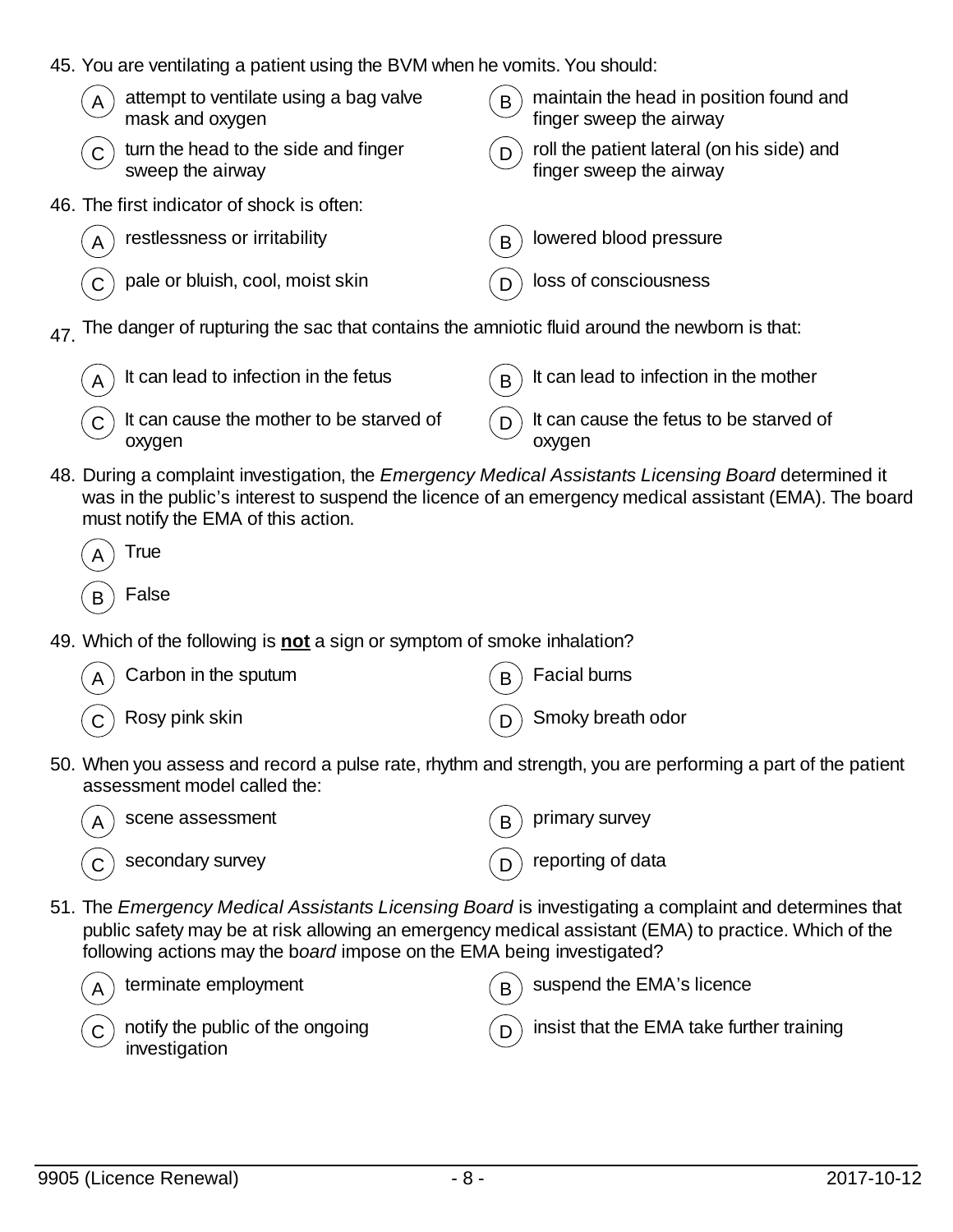- 52. All persons providing health care run some risk of being named a party in a legal action.
- **True** False 53. Records and reports: should be done if the paramedic crew will accept them  $B$  are only done by the officer in charge of the EMA-FR crew are legally required by all EMA-FR crews  $\cap$  are only done if time permits 54. What are some of the Acts that affect the way you will perform your duties while working/volunteering as an EMA FR? 1) Emergency Health Services Act 2) Good Samaritan Act 3) First Responder Act 4) Mental Health Act 5) Coroners Act.  $\mathsf A$  ) 1 only the set of the set of  $\mathsf B$  2 only the set of  $\mathsf B$  2 only C  $)$  1,2,3  $(D)$  1,4,5 55. In emergency situations where an emergency medical assistant (EMA) discovers a patient has an advance directive and a "No CPR" or "DNR" order, the EMA must comply with the most recently dated document. Which document prevails if both documents have the same date? the "No CPR" Order  $(a, b)$  the advance directive  $(C)$  the "DNR" Order 56. Which of the following is the pulse is **most** frequently used to determine rate and quality on a conscious patient during the secondary survey? Temporal  $(B)$  Carotid  $\overline{C}$  Popliteal  $\overline{D}$  Radial 57. Provision of emergency health Services in British Columbia is a local or municipal responsibility. **True**  $_B$ ) False 58. In British Columbia the term of licence for a First Responder is:
	- $\mathsf A$   $\big)$  8 years  $\big(\mathsf B\big)$  2 years  $\textsf{C}\, \big) \,$  3 years  $\textsf{C}\, \big) \,$  5 years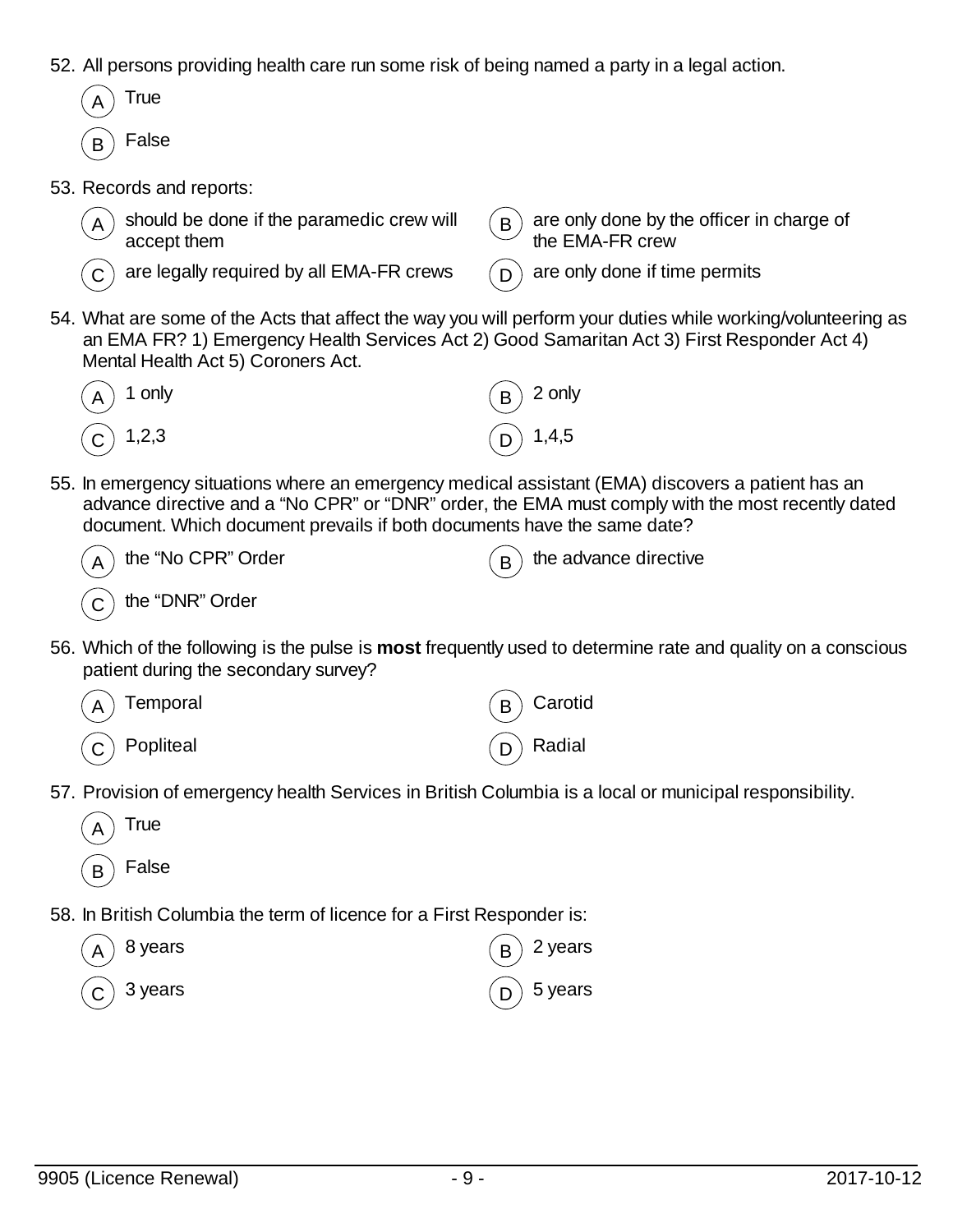| 59. Your immediate goals in the emergency care of an overdose patient are to: |                                                                                                                                                                                                |         |                                                                                                        |  |
|-------------------------------------------------------------------------------|------------------------------------------------------------------------------------------------------------------------------------------------------------------------------------------------|---------|--------------------------------------------------------------------------------------------------------|--|
| A                                                                             | Protect your own safety, maintain the<br>patient's airway and manage threats to<br>life                                                                                                        | B       | Assess the airway, monitor mental status<br>and maintain body temperature                              |  |
| ${\bf C}$                                                                     | Provide emotional support, monitor<br>mental status and maintain temperature                                                                                                                   | D       | Assess for foreign body airway<br>obstruction and take a patient history                               |  |
|                                                                               | 60. You have decided to give rescue breathing to a patient in respiratory arrest. Which technique should<br>you use to keep the airway open if there is no head and/or spine injury suspected? |         |                                                                                                        |  |
|                                                                               | Chin-lift                                                                                                                                                                                      | B       | Head-tilt/neck-lift                                                                                    |  |
|                                                                               | Modified jaw thrust                                                                                                                                                                            |         | Head-tilt/chin-lift                                                                                    |  |
|                                                                               | 61. An emergency medical assistant (EMA) must notify the Emergency Medical Assistants Licensing<br>Board of any change of name, address, or employment within 30 days after the change.        |         |                                                                                                        |  |
|                                                                               | True                                                                                                                                                                                           |         |                                                                                                        |  |
| B                                                                             | False                                                                                                                                                                                          |         |                                                                                                        |  |
|                                                                               | 62. In a cardiac arrest with 2 rescuers, an oropharyngeal airway should be measured and inserted and<br>oxygen applied:                                                                        |         |                                                                                                        |  |
| A                                                                             | While the EMA-First Responder is<br>assessing the airway                                                                                                                                       | B       | Prior to ventilating the patient                                                                       |  |
| C                                                                             | As soon as practical after the AED<br>protocol is started                                                                                                                                      |         | After 4 minutes of CPR                                                                                 |  |
|                                                                               | 63. The patient is within 2 weeks of her delivery due date. She has delivered a baby before with no<br>water broke an hour ago. The EMA knows that delivery is:                                |         | complications. Her contractions are four minutes apart and she has a sensation of rectal pressure. Her |  |
| $\sf A$                                                                       | Delayed                                                                                                                                                                                        | $\sf B$ | Ectopic                                                                                                |  |
| C                                                                             | Imminent                                                                                                                                                                                       | D       | Premature                                                                                              |  |
|                                                                               | 64. A sign of heat stroke that is <b>not</b> found in heat exhaustion is                                                                                                                       |         |                                                                                                        |  |
| A                                                                             | excessive sweating                                                                                                                                                                             | B       | sweating stopped                                                                                       |  |
|                                                                               | confusion                                                                                                                                                                                      | D       | dizziness                                                                                              |  |
|                                                                               | 65. Which of the following is not part of your role as a First Responder?                                                                                                                      |         |                                                                                                        |  |
| A                                                                             | Control the scene to protect yourself and<br>prevent further harm to the patient                                                                                                               | B       | Determine the number of patients on a<br>scene                                                         |  |
| C                                                                             | Transport the patient to the nearest<br>hospital                                                                                                                                               | D       | Assess the patient and provide care<br>determined by your licence category                             |  |
|                                                                               |                                                                                                                                                                                                |         |                                                                                                        |  |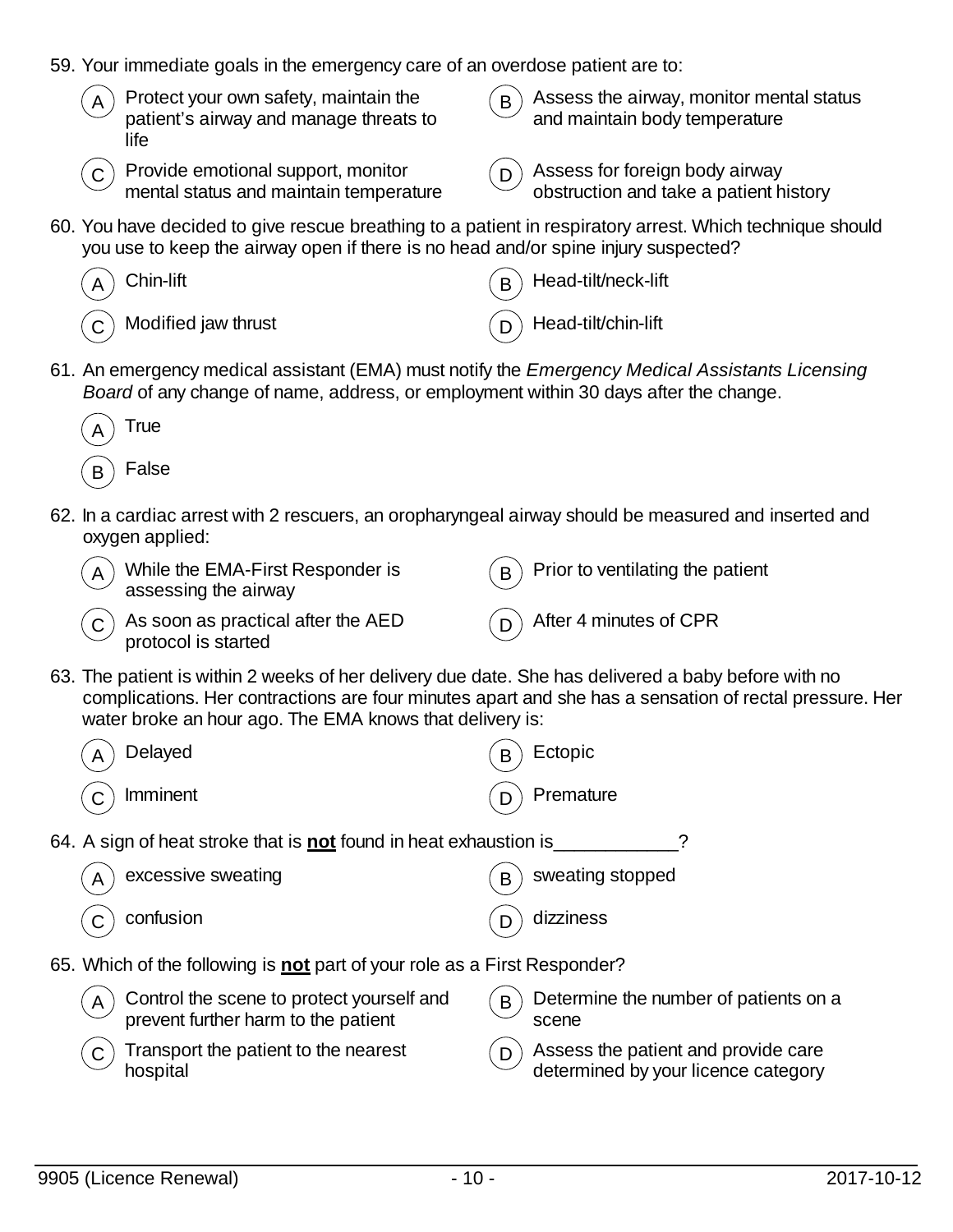66. The appropriate size BVM for using on a patient that weighs 5 kilograms would be?

|             | 00. The appropriate size D vivi for using on a patient that weighs o Kilograms would be !                               |   |                                                               |
|-------------|-------------------------------------------------------------------------------------------------------------------------|---|---------------------------------------------------------------|
| A           | <b>Adult BVM</b>                                                                                                        | B | Infant BVM                                                    |
|             | Child BVM                                                                                                               |   |                                                               |
|             | 67. Maintaining a professional appearance as an EMA FR is important because it:                                         |   |                                                               |
| Α           | Let's bystanders know that you are<br>important                                                                         | B | Helps to instill confidence in patients and<br>their families |
| C           | Allows other rescuers to recognize you<br>from your dress                                                               | D | Is a local, provincial and federal<br>requirement             |
|             | 68. An emergency medical assistant is required to disclose all gunshot wounds regardless of origin.                     |   |                                                               |
| Α           | <b>True</b>                                                                                                             |   |                                                               |
| B           | False                                                                                                                   |   |                                                               |
|             | 69. At which of the following incidents would you expect to discover more than one patient in your scene<br>assessment? |   |                                                               |
|             | A motorcycle accident                                                                                                   | B | A carbon monoxide poisoning in a home                         |
|             | Shortness of breath                                                                                                     | D | A fall out of a tree                                          |
| $\mathsf E$ | All of the answers                                                                                                      |   |                                                               |
|             | 70. Which of the following respiratory conditions is not classified as COPD?                                            |   |                                                               |
| A           | chronic emphysema                                                                                                       | B | chronic bronchitis                                            |
|             | chronic asthma                                                                                                          |   |                                                               |
|             | 71. Ideally who should be responsible for pushing the "Shock" button on the AED?                                        |   |                                                               |
|             | Whoever is closest to the AED                                                                                           | B | The EMA-FR who is ventilating the<br>patient                  |
| С           | The EMA-FR who is doing the chest<br>compressions                                                                       | D | The officer in charge                                         |
|             | 72. Principles of proper lifting include all of the following except:                                                   |   |                                                               |
|             | Use your legs to lift, not your back                                                                                    | B | Keep the weight of the object close to<br>your body           |
|             | Twist for awkward lifting when required                                                                                 | D | Use commands to communicate with your<br>partner              |
| Е           | Physical fitness                                                                                                        |   |                                                               |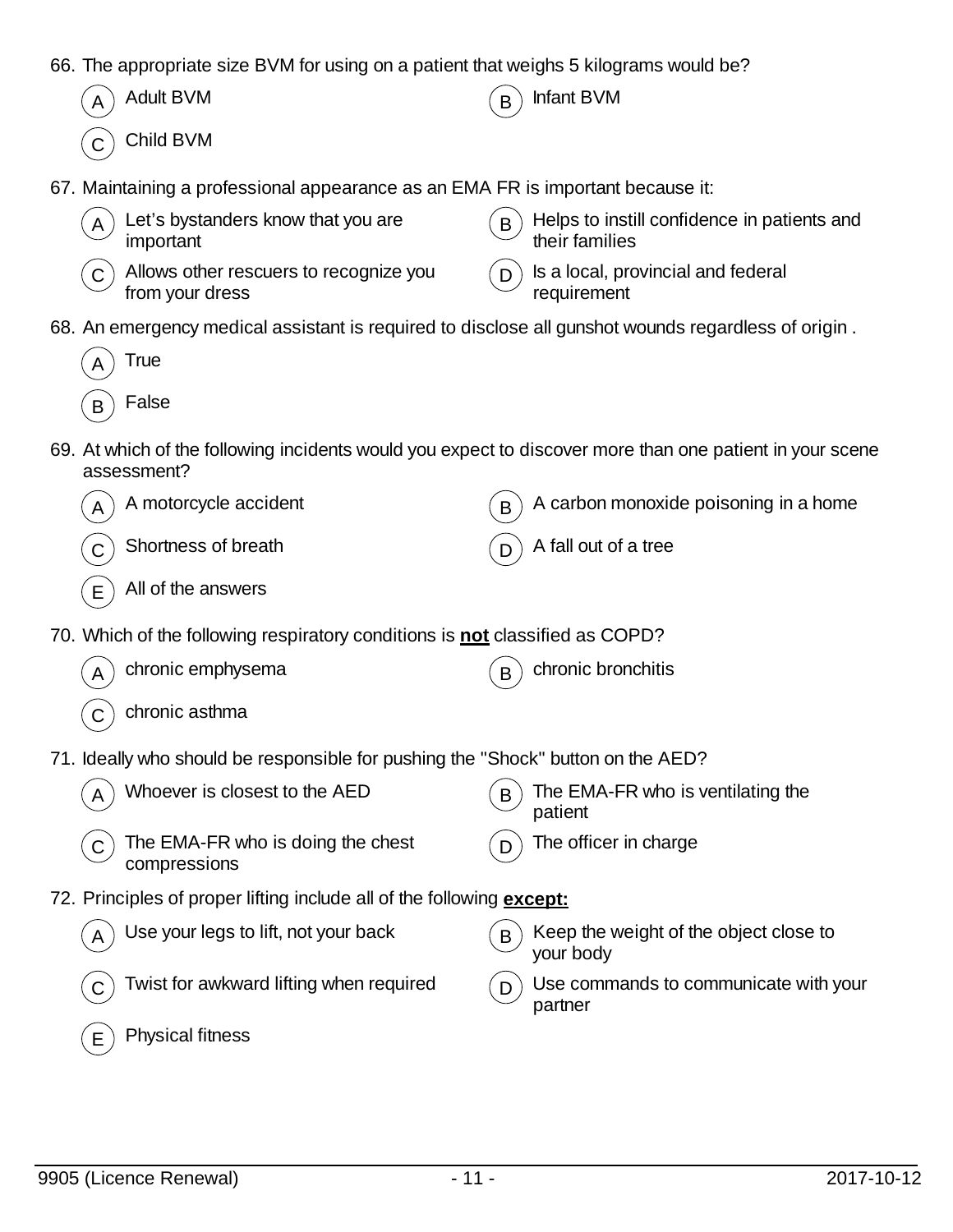- 73. Which of the following bodies is responsible for examining, registering, and licensing emergency medical assistants?
	- $_A$ ) University of British Columbia's School of **Medicine**
	-

 $B$  Emergency Medical Assistants Licensing **Board** 

- 
- Ministry of Labour  $(D)$  British Columbia Ambulance Service
- 74. If your adult patient is conscious, where do you check a pulse?
	- $\mathsf A$   $\big)$  Brachial  $\qquad \qquad \big(\,\mathsf B\,\big)$  Carotid
		- $\begin{pmatrix} \mathsf{C} \end{pmatrix}$  Femoral  $\begin{pmatrix} \mathsf{D} \end{pmatrix}$  Radial
- 75. In an adult, a slow pulse is less than 60 beats per minute and a rapid pulse is more than 100 per minute.

| A | True  |
|---|-------|
| в | False |

- 76. The correct sequence for opening and maintaining an airway in a breathing, unconscious head injury patient is:
	- $(A)$  inspect airway for foreign material, modified jaw thrust, measure and insert oral airway
- $\mathbf{B}$ ) finger sweep to remove foreign materials/ head tilt/chin lift; measure and insert oral airway
- $C$  finger sweep to remove foreign materials; modified jaw thrust
- $\left(\,\mathsf{p}\,\right)$  head tilt/chin lift; finger sweep to remove foreign materials; measure and insert oral airway
- 77. With severe hypothermia, a maximum of three shocks can be delivered with an AED.
	- **True**
	- **False**
- 78. During a scene assessment, you are alerted to the possibility of a fracture because of a fall, or a delicate spine because of a head injury. These are examples of assessment by means of:



assessment of the environment  $\overline{B}$  observing hazards at the scene

 $\sigma(\mathbf{C})$  history of the chief complaint  $\sigma(\mathbf{D})$  the mechanism of injury

79. The best way to keep the airway open and allow vomitus or secretions to drain out in a patient **without** spinal injuries is the recovery position.



**False**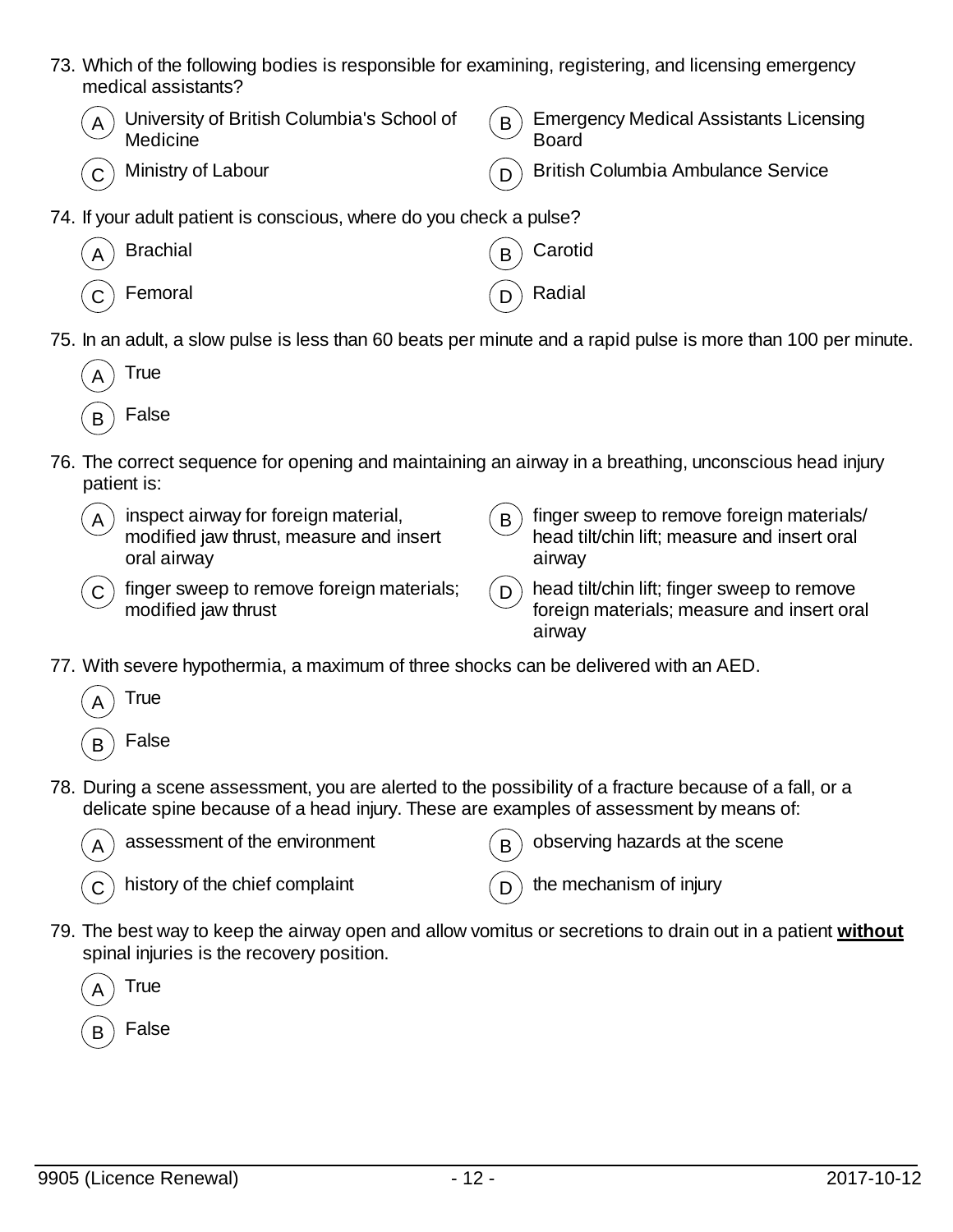80. An Emergency Medical Assistant (EMA) must notify the Emergency Medical Assistants Licensing Board within how many days of legally changing his or her name?

|   | Doard Within How Hildity days of logally changing this of Hof Hamos                                              |   |                                                                        |
|---|------------------------------------------------------------------------------------------------------------------|---|------------------------------------------------------------------------|
|   | 7 days                                                                                                           |   | 14 days                                                                |
|   | 30 days                                                                                                          |   | 60 days                                                                |
|   | 81. What is the only position an unconscious patient should receive oral glucose?                                |   |                                                                        |
|   | Supine                                                                                                           |   | Prone                                                                  |
|   | 3/4 Prone                                                                                                        |   | Standing                                                               |
|   | 82. Each of the following statements, were made on EMA-FR report forms. Which statement is a chief<br>complaint? |   |                                                                        |
|   | "I have pain in my chest"                                                                                        | B | "patient has difficulty breathing"                                     |
|   | "patient stated, 'I have emphysema"                                                                              |   | "I hit the steering wheel"                                             |
|   | 83. The management of a nosebleed includes:                                                                      |   |                                                                        |
|   | Lean the patient's head back and apply<br>cold to the bridge of the nose                                         | B | Position the patient in the recovery<br>position                       |
| С | Encourage the patient not to cough or<br>blow his/her nose                                                       |   | Gently pack gauze into each nostril                                    |
|   | 84. For an infant in respiratory arrest, rescue breathing should be performed at what rate?                      |   |                                                                        |
| A | 12 - 20 times per minute                                                                                         |   | 6 - 10 times per minute                                                |
| С | 8 - 10 times per minute                                                                                          |   | 24 - 30 times per minute                                               |
|   | 85. The rapid body survey (RBS) is to treat trauma patients only.                                                |   |                                                                        |
| A | True                                                                                                             |   |                                                                        |
| B | False                                                                                                            |   |                                                                        |
|   | 86. Roles of the EMA-FR include all of the below except:                                                         |   |                                                                        |
| Α | Talking to bystanders                                                                                            | B | Obtaining vital signs                                                  |
|   | Gathering scene information                                                                                      |   | Providing scene cover                                                  |
| Ε | Completing documentation                                                                                         |   |                                                                        |
|   | 87. Which of the following is a unique characteristic of a toddler (2-year old)?                                 |   |                                                                        |
|   | They spend most of their time eating and<br>sleeping                                                             | B | They may be scared of the First<br>Responder                           |
|   | Their pulse rate is the same as an adult                                                                         | D | They are easier to assess if you separate<br>them from their caregiver |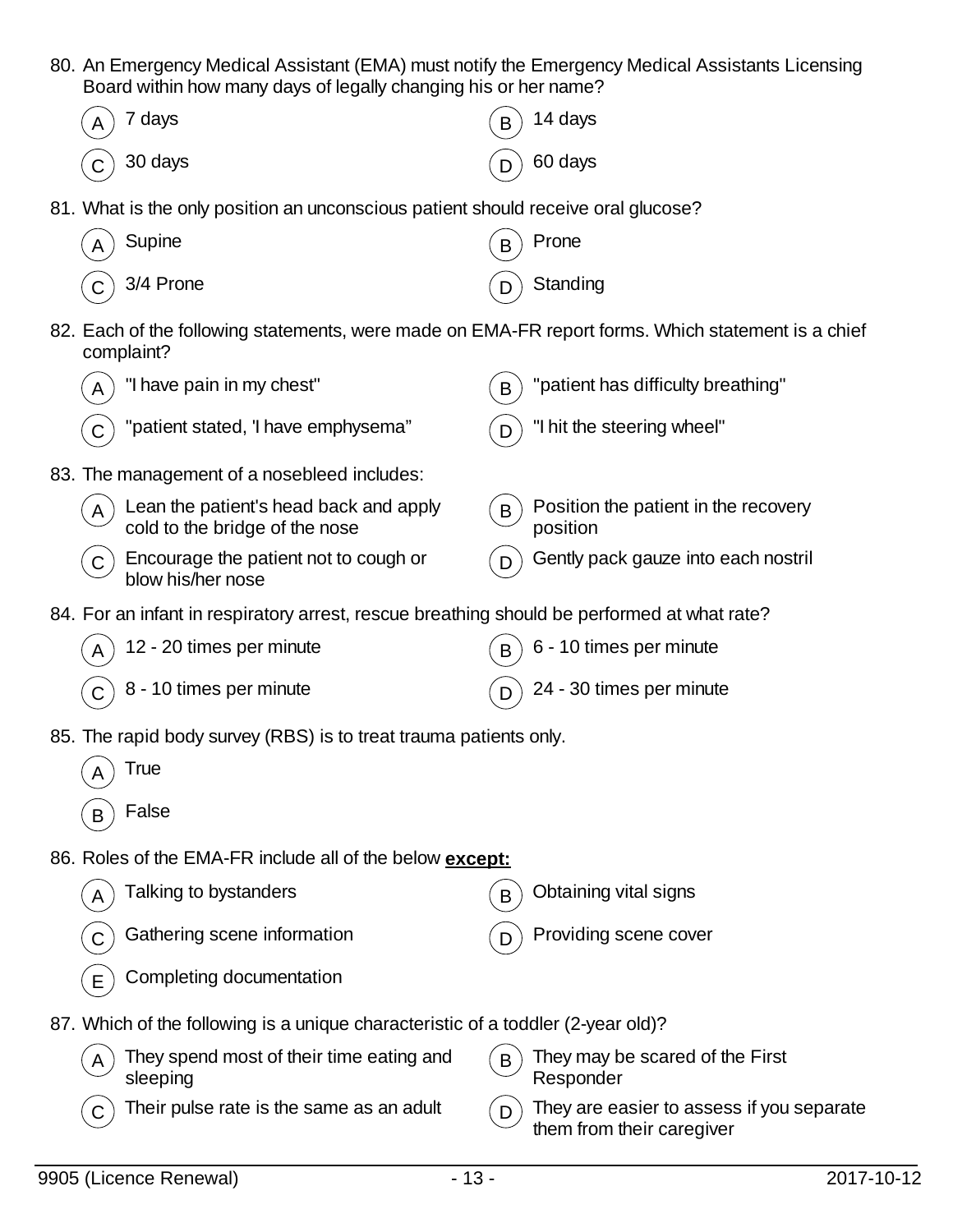| 88. The "M" in sample stands for                                                                                                                                                              |                                                                                                 |  |  |  |
|-----------------------------------------------------------------------------------------------------------------------------------------------------------------------------------------------|-------------------------------------------------------------------------------------------------|--|--|--|
| Mechanism of injury                                                                                                                                                                           | Medical management<br>B                                                                         |  |  |  |
| Medications                                                                                                                                                                                   | Motor skills                                                                                    |  |  |  |
| 89. The best way to immobilize a fractured pelvis is to put zap straps around the patient's feet to keep the<br>legs from moving.                                                             |                                                                                                 |  |  |  |
| True                                                                                                                                                                                          |                                                                                                 |  |  |  |
| False<br>B                                                                                                                                                                                    |                                                                                                 |  |  |  |
| 90. The purpose of the primary survey is to:                                                                                                                                                  |                                                                                                 |  |  |  |
| Ensure the safety of the people at the<br>A<br>scene, to identify the mechanism of injury<br>or nature of illness, and to determine any<br>necessary additional resources                     | Identify and manage life and limb<br>B<br>threatening injuries and conditions                   |  |  |  |
| Identify the patient's chief complaint,<br>$\mathsf C$<br>establish a baseline set of vital signs and<br>gather information about the patient's<br>injuries and condition                     | Allow the EMA-FR to perform medical<br>D<br>procedures normally in the domain of a<br>physician |  |  |  |
| Gather or give information regarding the<br>E.<br>patient's status and treatment                                                                                                              |                                                                                                 |  |  |  |
| 91. When ventilating a non-breathing 3-year old ch34ild, the correct rate would be?                                                                                                           |                                                                                                 |  |  |  |
| 12 - 20 times a minute                                                                                                                                                                        | 18 - 24 times a minute                                                                          |  |  |  |
| 8 - 12 times a minute                                                                                                                                                                         | 30 - 40 times a minute                                                                          |  |  |  |
| 92. Which of the following signs or symptoms indicate internal bleeding?<br>1) Anxiety or restlessness<br>2) Tenderness to the area<br>3) Nausea and vomiting<br>4) Discoloration of the skin |                                                                                                 |  |  |  |
| 2, 3, and 4                                                                                                                                                                                   | 1 and $4$<br>B                                                                                  |  |  |  |
| 1, 2, 3, and 4                                                                                                                                                                                | $2$ and $3$                                                                                     |  |  |  |
| 93. You can use room temperature tap water or normal saline to cool a burn.                                                                                                                   |                                                                                                 |  |  |  |
| <b>True</b><br>Α                                                                                                                                                                              |                                                                                                 |  |  |  |
| False<br>B                                                                                                                                                                                    |                                                                                                 |  |  |  |